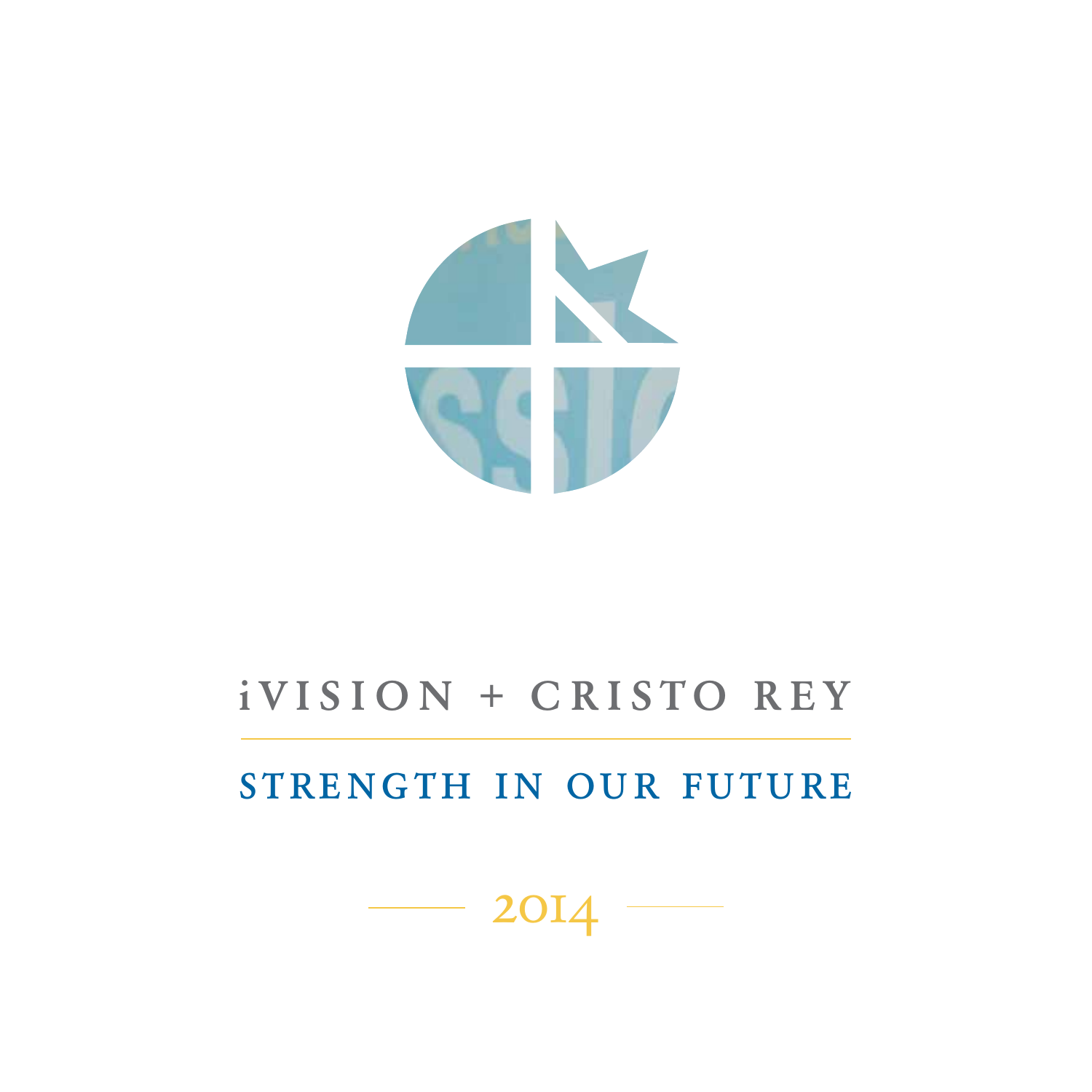## **CONTENTS**

- the ivision + cristo rey partnership 4
- about cristo rey atlanta 6
- introducing our students 8
- offering our gratitude 26

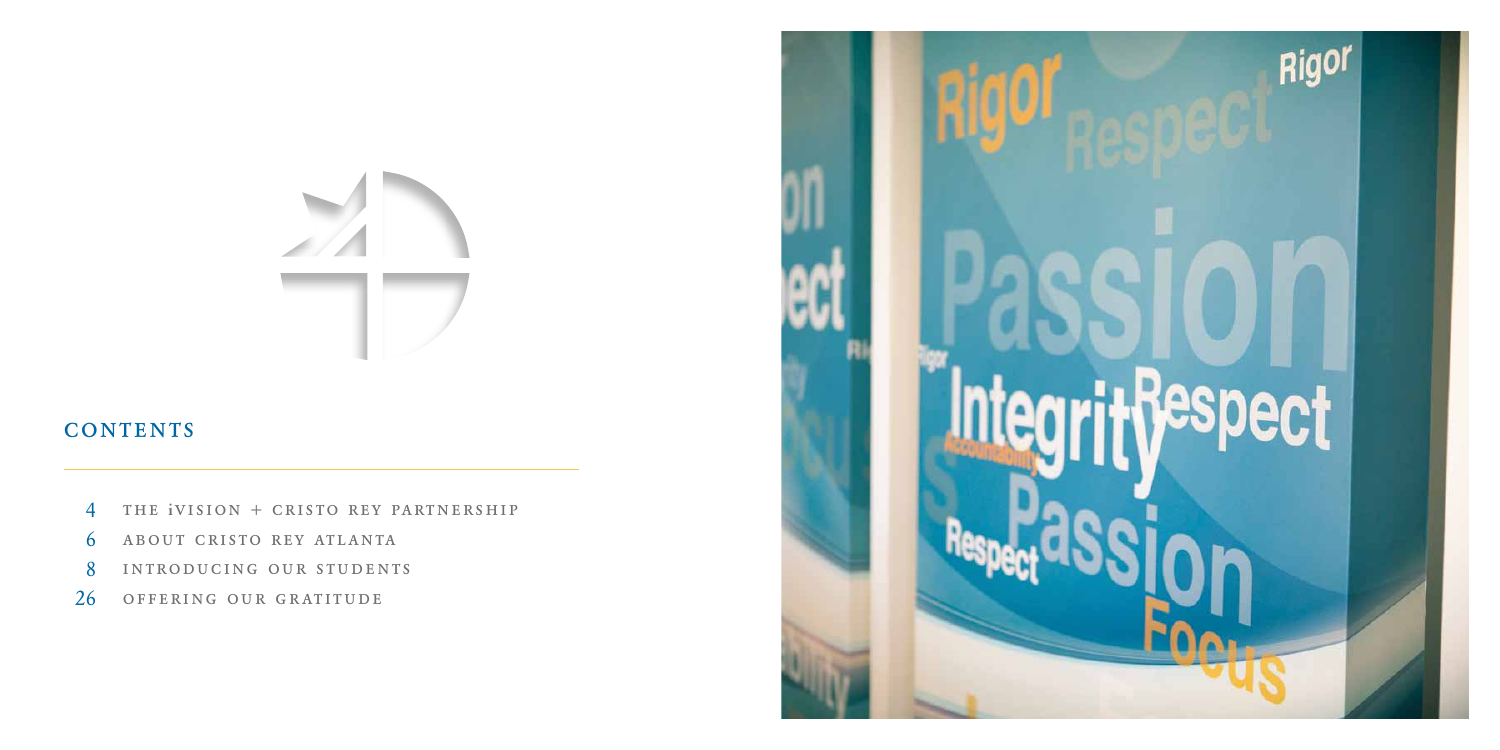

# strength in our future the ivision *+* cristo rey partnership

2014 marked a philanthropic turning point for iVision. We wanted to have an impact on the Atlanta community in a deeper and more thoughtful way, and we felt our efforts should be about more than just writing checks. In August, Cristo Rey Atlanta Jesuit High School opened its doors to 160-plus freshman high school students, and iVision became one of more than forty local corporate sponsors. The school's mission is simple: "Cristo Rey Atlanta Jesuit High School is a Catholic learning community that educates young people of limited economic means to become men and women of faith, purpose, and service."

Cristo Rey students Diamond Dale, Karina Hernandez, Destiny McLeod and Jada Milligan participate in the Cristo Rey work-study program at iVision. The students are learning everything from how to make a business call to what it takes to plan a major corporate event. They are even assisting in organizing an April 27, 2015, fundraising golf tournament for Cristo Rey.

Being a part of the iVision community – whether you are a partner, client or employee – means you are supporting these students in the pursuit of their dreams. In lieu of gifts this holiday season, we are sharing this commemoration of the Cristo Rey program and saying a special "thank-you" to each of you.

Date Ramon David Degrey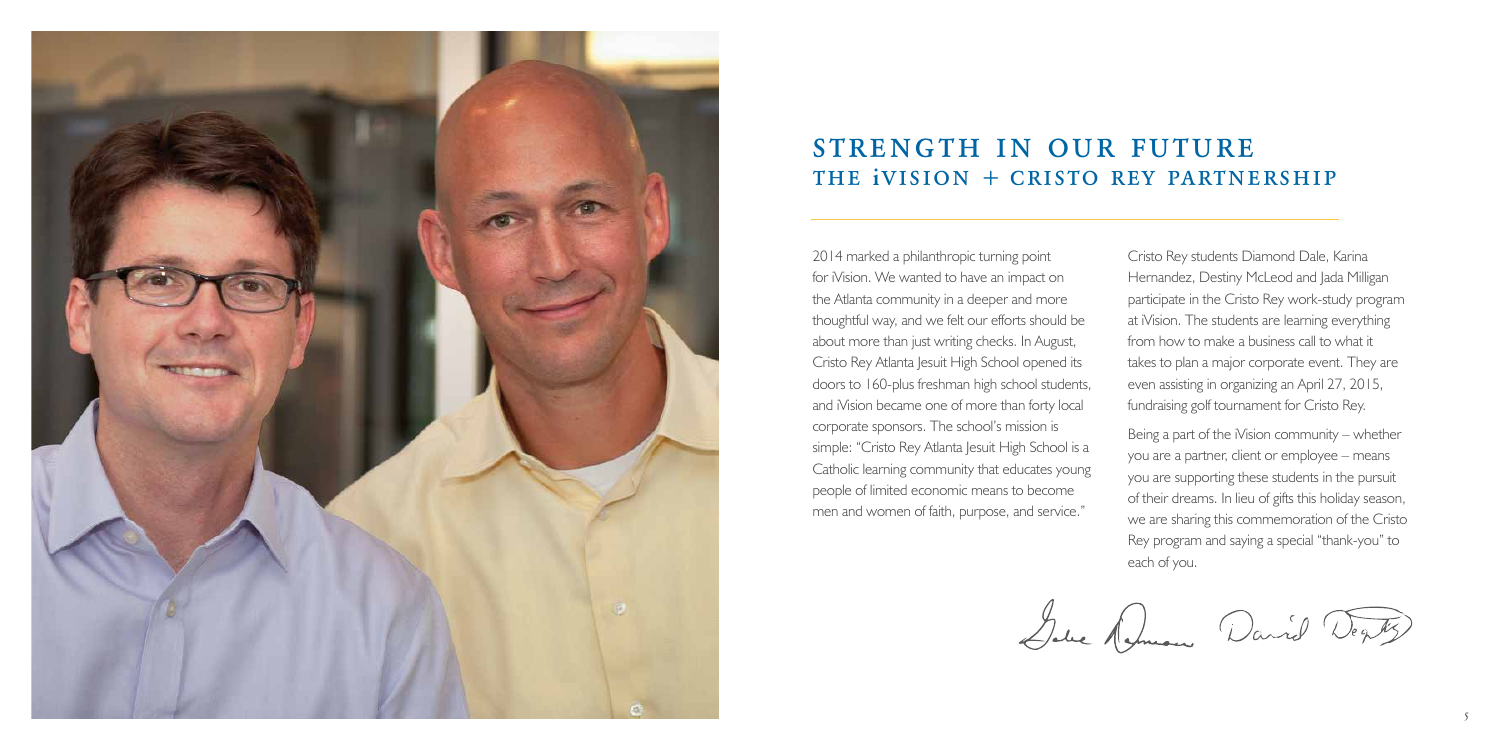# CRISTO REY ATLANTA

# MAIN ENTRANCE





### about cristo rey atlanta

Cristo Rey Atlanta Jesuit High School educates young people of limited economic means. Through a rigorous curriculum and relevant workplace experience, students learn the value of personal accountability, service to others and lifelong learning.

The school welcomed its first class of 160 students in August 2014 and plans to grow to 500 students by 2017. Cristo Rey Atlanta is part of a network of 28 schools around the country. The model works: Students achieve extraordinary graduation rates and college acceptance.

Students at Cristo Rey put in more hours each day and more days each year than students at many other schools. The school provides structured academic assistance and counseling support. All students participate in a corporate work-study program, which helps them develop workplace

skills and funds most of the cost of their education. Sponsors like iVision pay Cristo Rey for the work students perform, and that offsets the students' tuition. Students graduate with knowledge and skills that enable them to succeed in college and in life.

Cristo Rey Atlanta strives to:

- Challenge students with rigorous academics.
- Provide an invaluable corporate employment experience.
- Create a safe and supportive environment rooted in faith-based values.
- Work exclusively with Atlanta's economically disadvantaged students of all faiths by opening the door to excellence in higher education, the workforce, community citizenship and Catholic values.
- Build a school that works in the heart of Atlanta.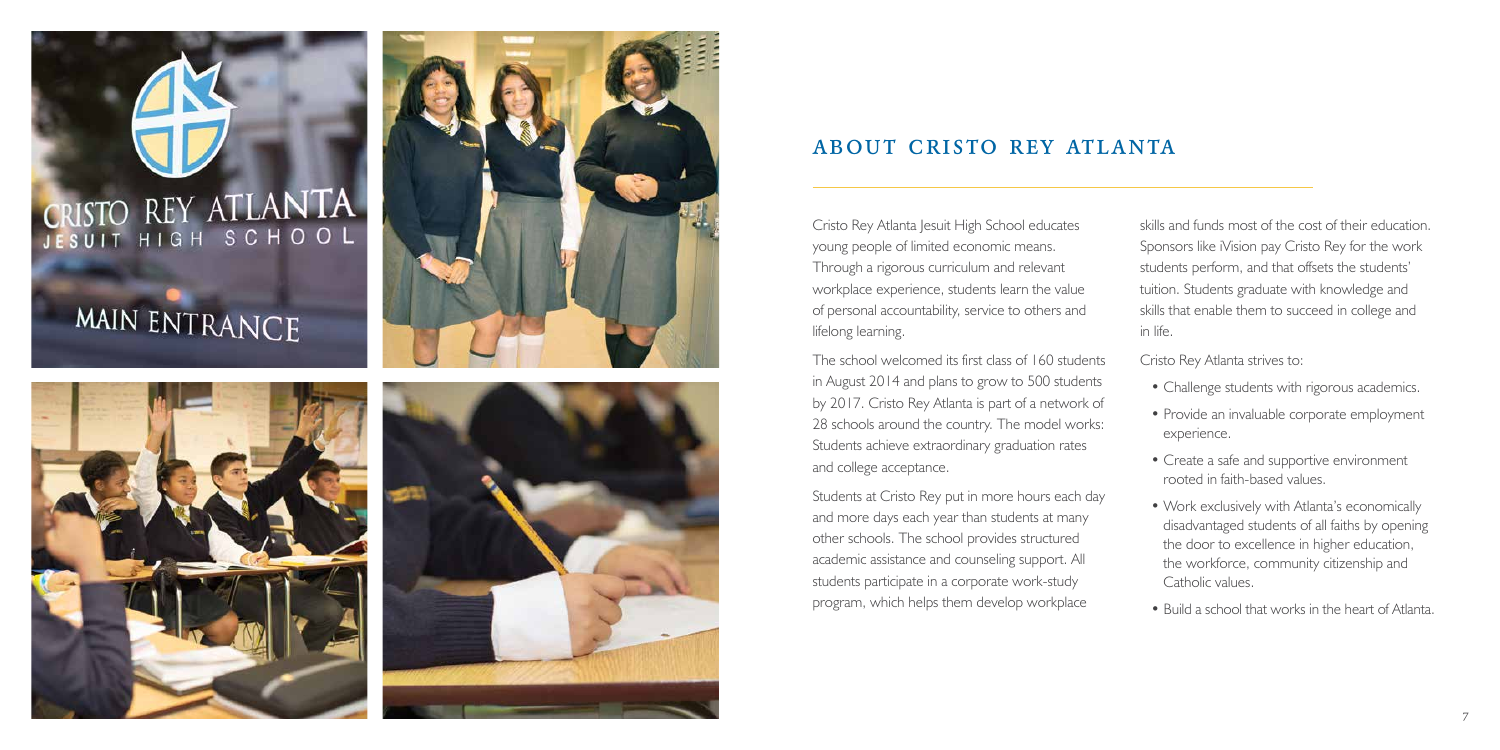# INTRODUCING OUR STUDENTS

### karina hernandez *is a native*

*Atlantan. She has four brothers and a dog named Oreo. She enjoys singing, reading and playing soccer. Her favorite meal is her mom's homemade soup, posole. Karina is amazed by how iVision's office can go from calm to busy in just a few seconds.* 

jada milligan *is an Atlanta native. She has a brother and a sister. She enjoys reading, dancing, taking photographs and exploring science. Jada says her experience at iVision is teaching her professionalism and also showing her what it takes to run a successful business.* 

DIAMOND DALE *is originally from Exmore, Virginia, and has lived in Atlanta for eight years. She has three sisters. She loves to read and to run track. At iVision, Diamond has enjoyed meeting new people and experiencing a corporate work environment for the first time.*

DESTINY MCLEOD is originally from *Philadelphia and moved to Atlanta over the summer. She has two brothers, one sister and two dogs. She likes playing most sports and enjoys blogging about her day. Destiny says the people at iVision made her feel welcome from her very first day.*

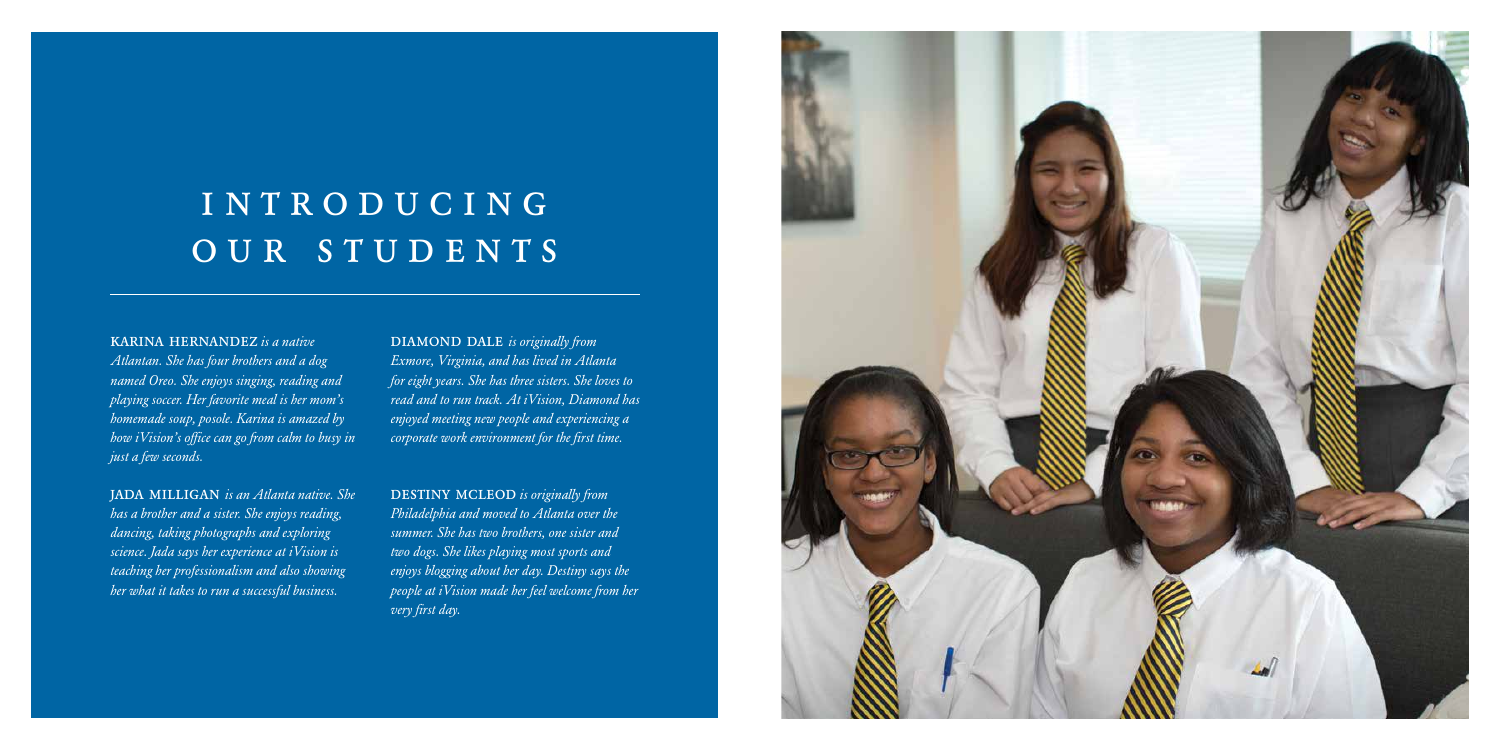# diamond dale

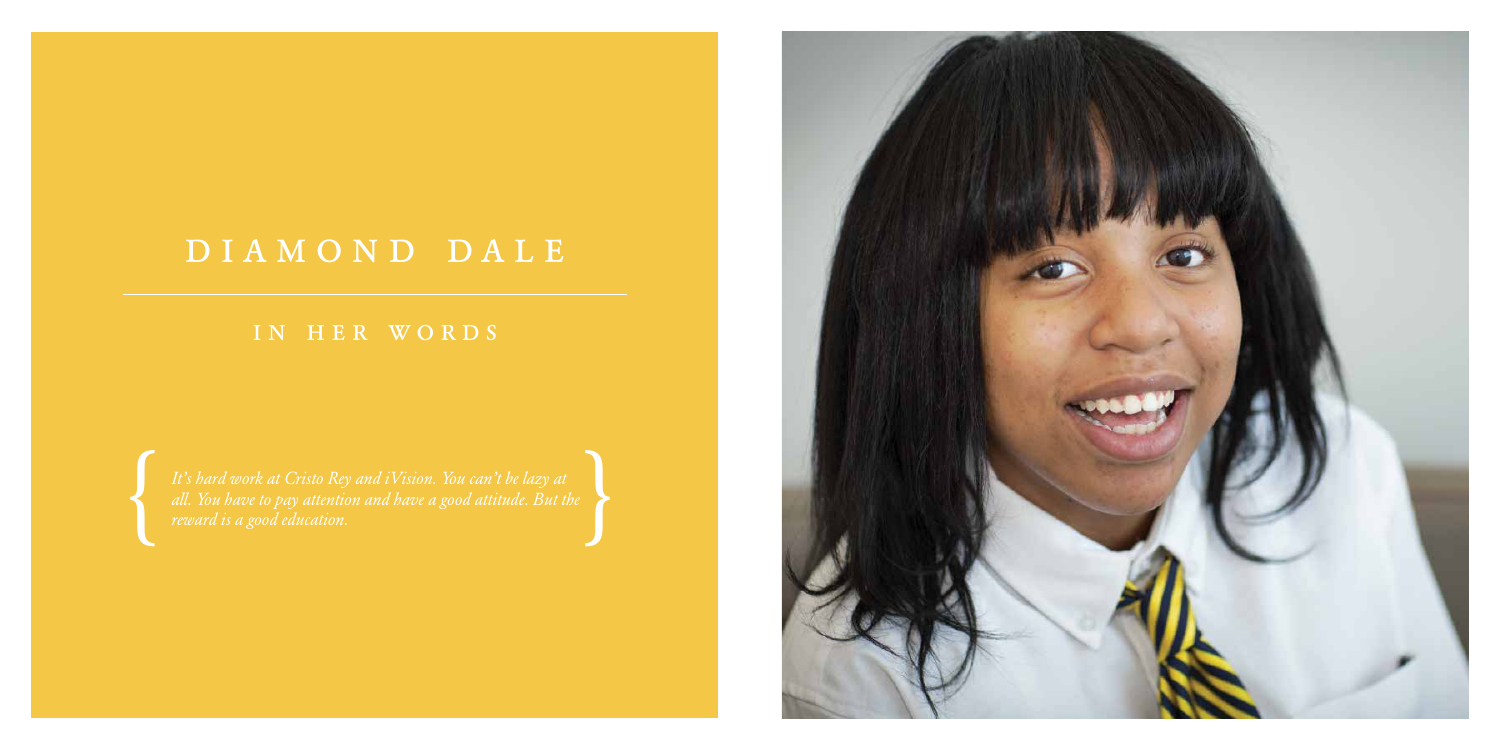# ivision is giving diamond an insider's view of the technology industry in which she would like TO BUILD A CAREER.

In addition to doing her daily administrative tasks, she sometimes sits in on meetings with engineers and technologists. Diamond, who'd like to be a computer engineer, understands it's a rare opportunity for a ninth-grader.

Cristo Rey is helping Diamond channel her enthusiasm and energy toward success. She doesn't like to sit still (track is her favorite sport), but she knows she must be disciplined to earn good grades. She finds Latin to be a challenge, although she's no stranger to languages, having studied Chinese at her last school. She enjoys algebra, though, and also likes being a Cristo Rey Atlanta pioneer. She knows being part of the school's first class is a once-in-a-lifetime experience.





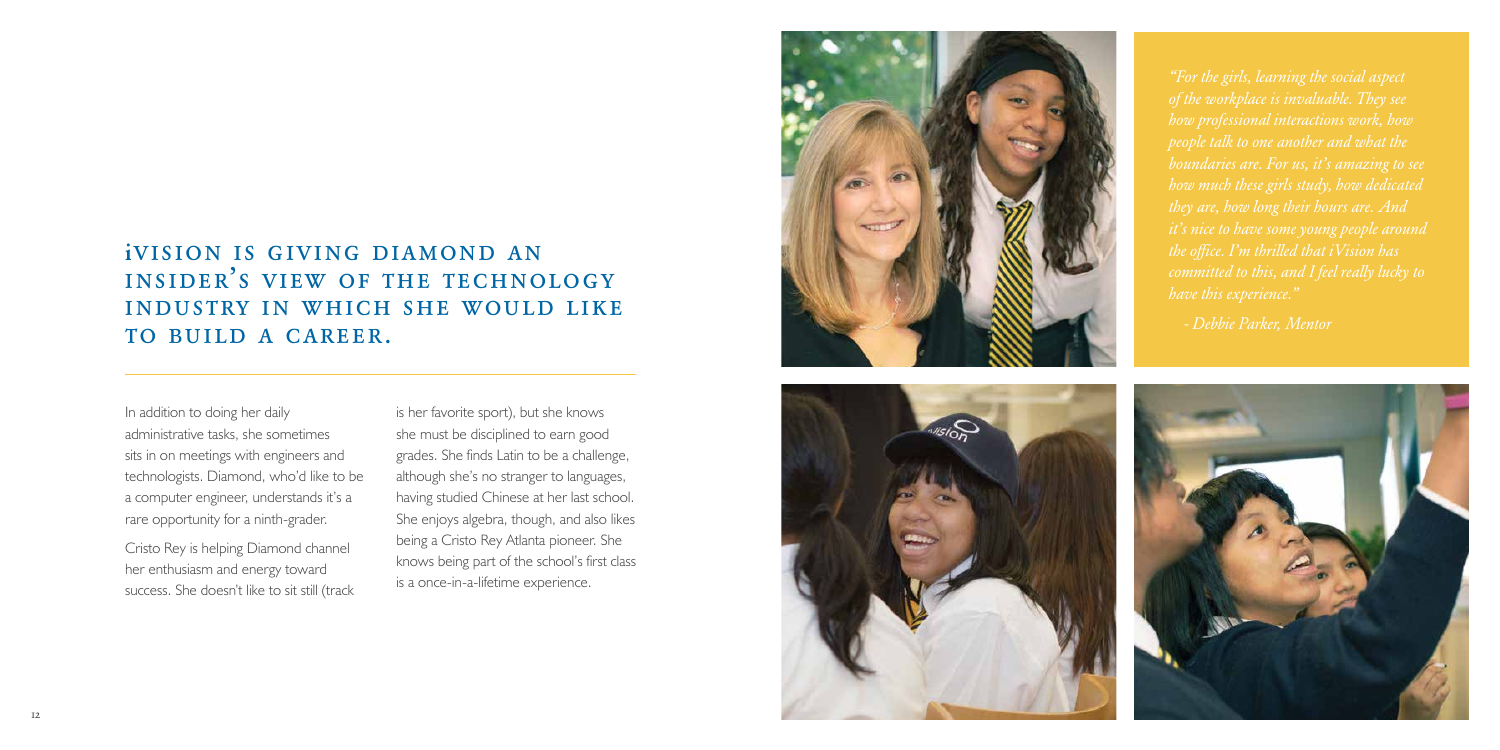# karina hernandez

### in her words

*Being at iVision helps me improve my work skills and helps me be*  Being at iVision helps me improve my work skills and helps me be<br>more organized. It's also teaching me that if I make a mistake, there<br>is always that second chance.

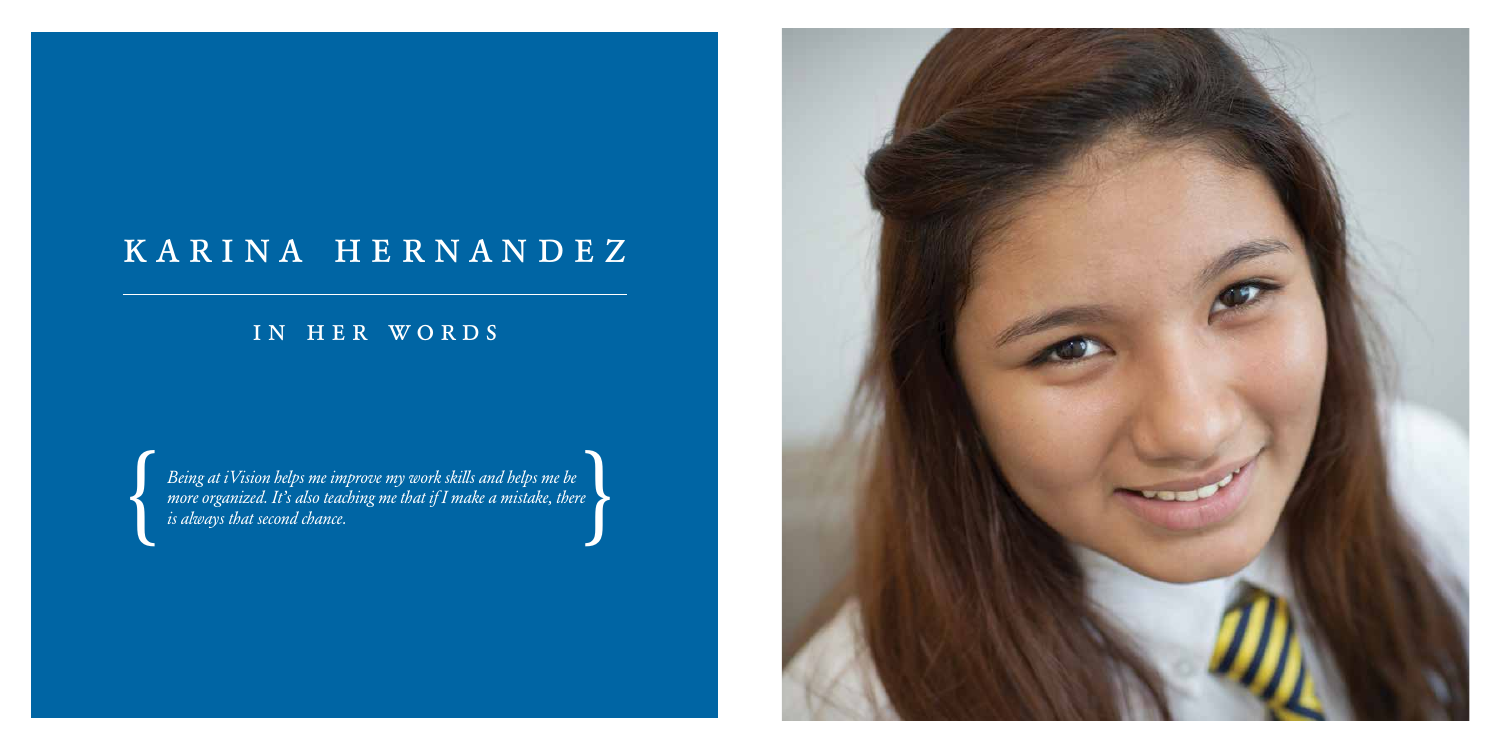### karina came to cristo rey and ivision with a clear understanding of responsibility.

She's the go-to helper at home, watching out for her two younger brothers. She also manages an adult-size commute, waking up a little after 5 a.m. to get to school on MARTA. But Karina has the challenges and dreams of any teenager. She excels in math and struggles with Latin, a required course at Cristo Rey. She loves to sing and would one day like

to sing professionally, although she's also interested in a career as a social worker.

The life skills Karina has developed come in handy at iVision, where she often tackles unexpected assignments. She appreciates how the people at iVision offer guidance and make her feel like part of their workplace family.





*"We've given the girls an important role. They greet our clients and visitors. They are the first face of iVision. As they do their jobs, they're developing social skills and learning business etiquette and protocol. They're learning how to set and attain goals, how to keep a calendar and the value of teamwork. All of that will give them a big head start when they're competing in the job market."*

*- Penny Acosta, Mentor*

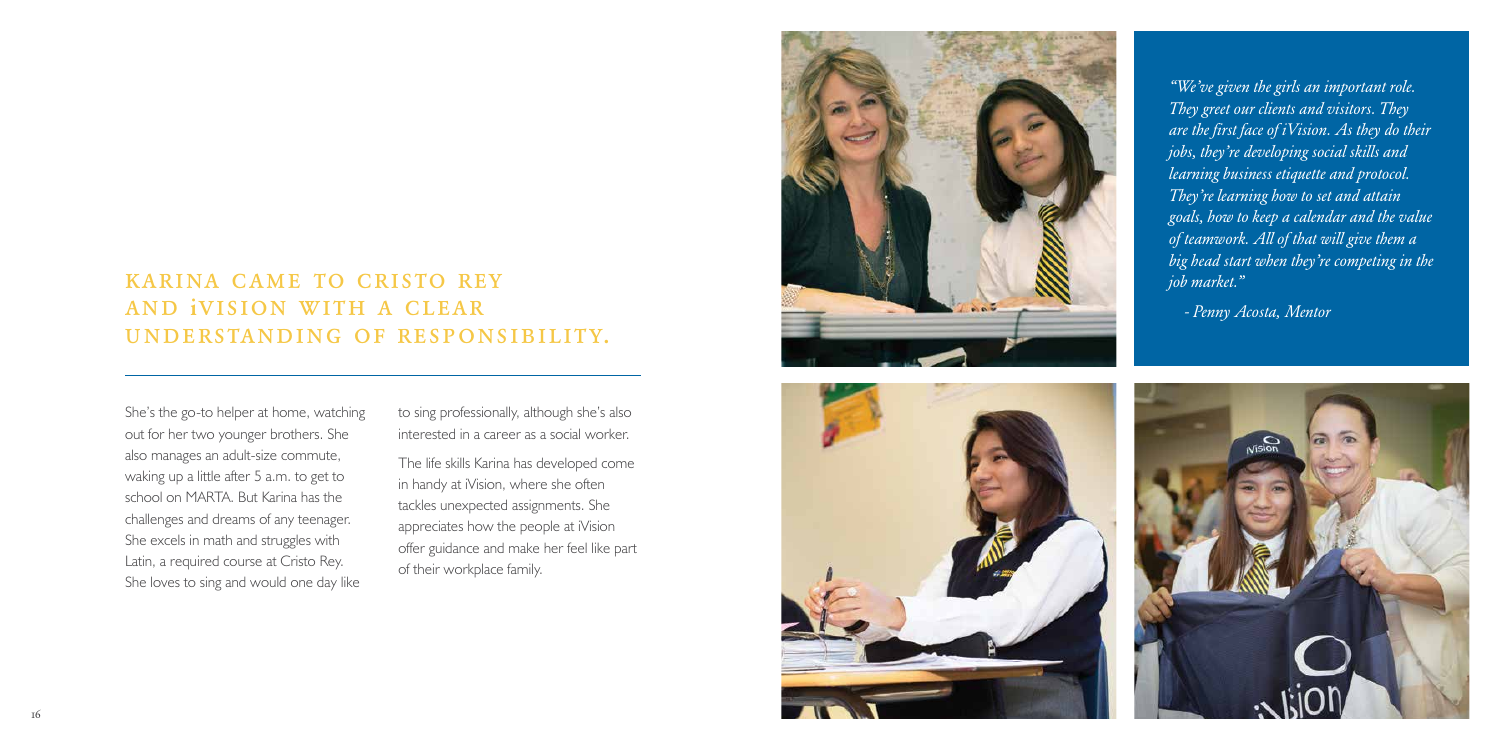# destiny mcleod

*Cristo Rey isn't like other private schools. It gives me an opportunity to work in all four years of high school. Working and getting a great education will make me stand out when applying to college.* 

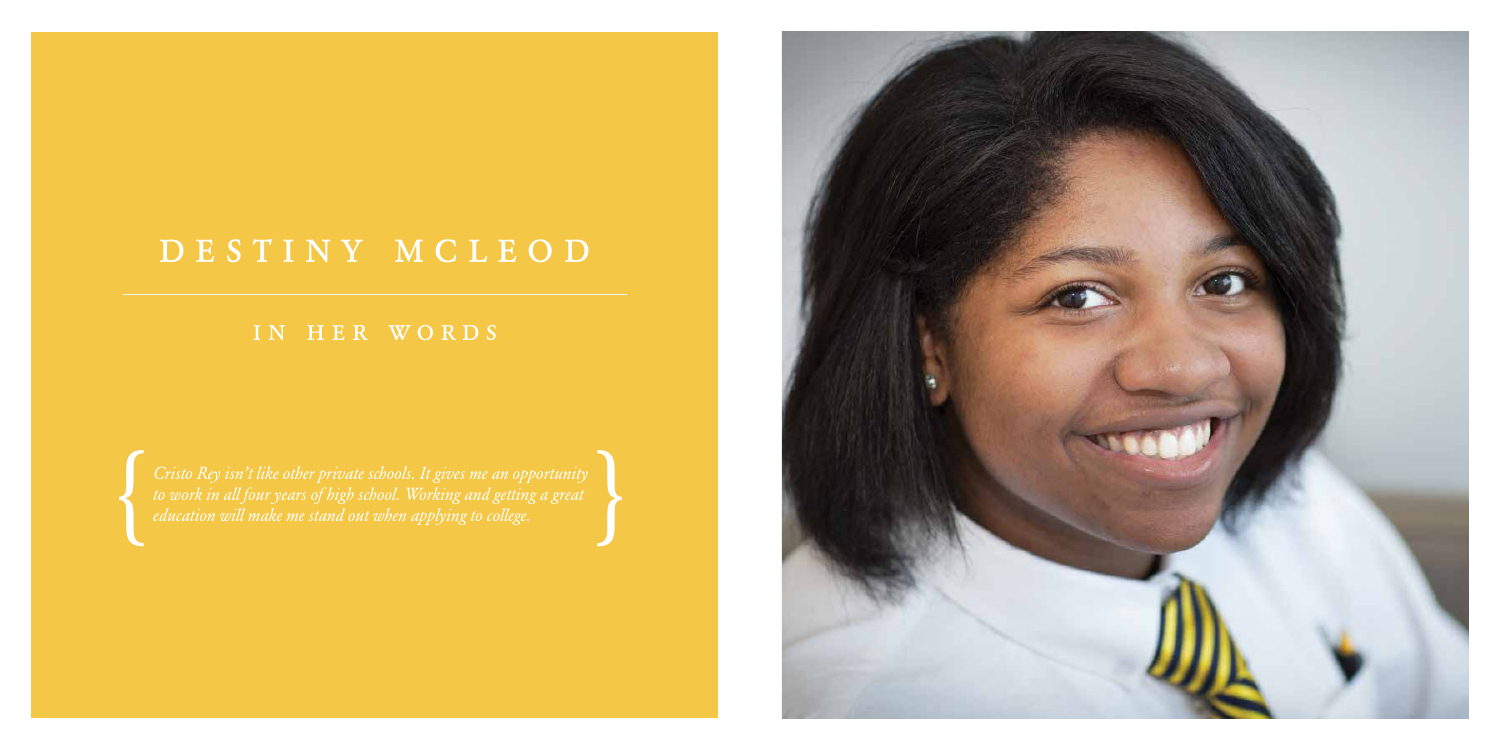## destiny has no interest in downtime. during breaks at SCHOOL SHE OFTEN MULTITASKS, looking over schoolwork WHILE CHATTING WITH FRIENDS.

When she completes her assignments at iVision, she asks what else she can do. One of Destiny's favorite things about being in a professional workplace is that there's always something else to accomplish. Plus, she says, the people she works with at iVision make her feel welcome and appreciated.

She loves sports – basketball, volleyball and more – and would like to play in college and even professionally one day. But Destiny also can imagine putting her competitive instincts to use in a more traditional career. She'd like to study psychology in college, preferably at Stanford University. And one day she'd like to be an entrepreneur and start her own counseling practice.





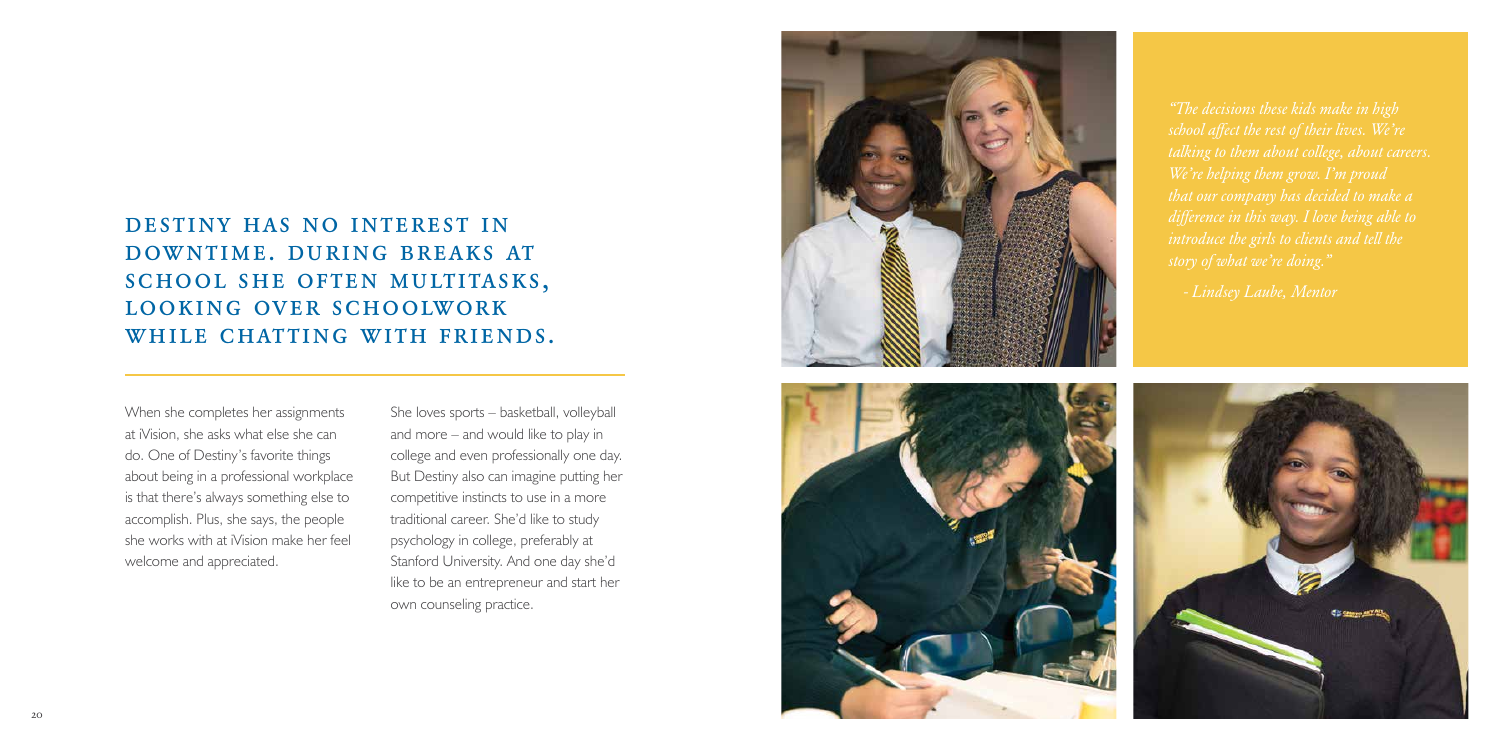# JADA MILLIGAN

### in her words

*Being a student at Cristo Rey and working at iVision will help me Peing a student at Cristo Rey and working at iVision will help me*<br> *reach my goals by allowing me to see how rigorous life can be. You*<br> *have to stay focused and on top of things. No procrastination.* 

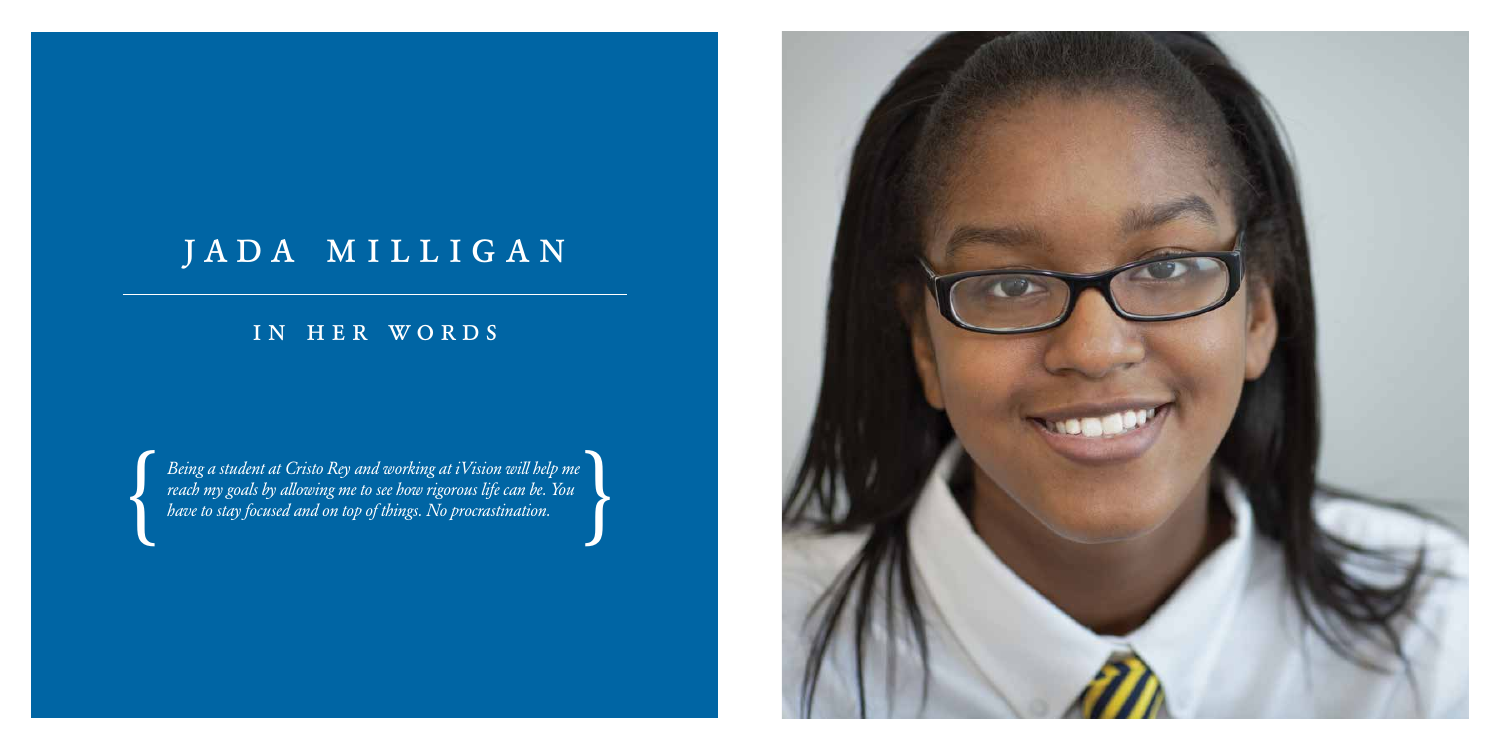## jada looks at the world and sees connections. science interests her because it's so clearly linked TO EVERYDAY LIFE.

She understands how sticking to a schedule helps her succeed in school. She believes that everything happens for a reason, whether what's happened is good or bad. That last belief has led to some interesting discussions in religion class.

Life's vast possibilities inspire this Cristo Rey freshman, yet she's practical. For example, she loves to dance but believes being a psychiatrist or counselor is a more realistic career choice. Still, make no mistake: Jada doesn't think small. One example is her ambition for college. She's planning on Princeton University.





*"I think the girls are realizing we weren't always these professional people. We worked hard to get where we are. It's not just about being smart, it's about making good decisions. And now that all of these girls have ended up in a technology company, we have a unique opportunity to engage them in our industry, which needs more women. We can tell them, 'Stay in technology,' and show them the rewards."*

*- Lisa Roberson, Mentor*

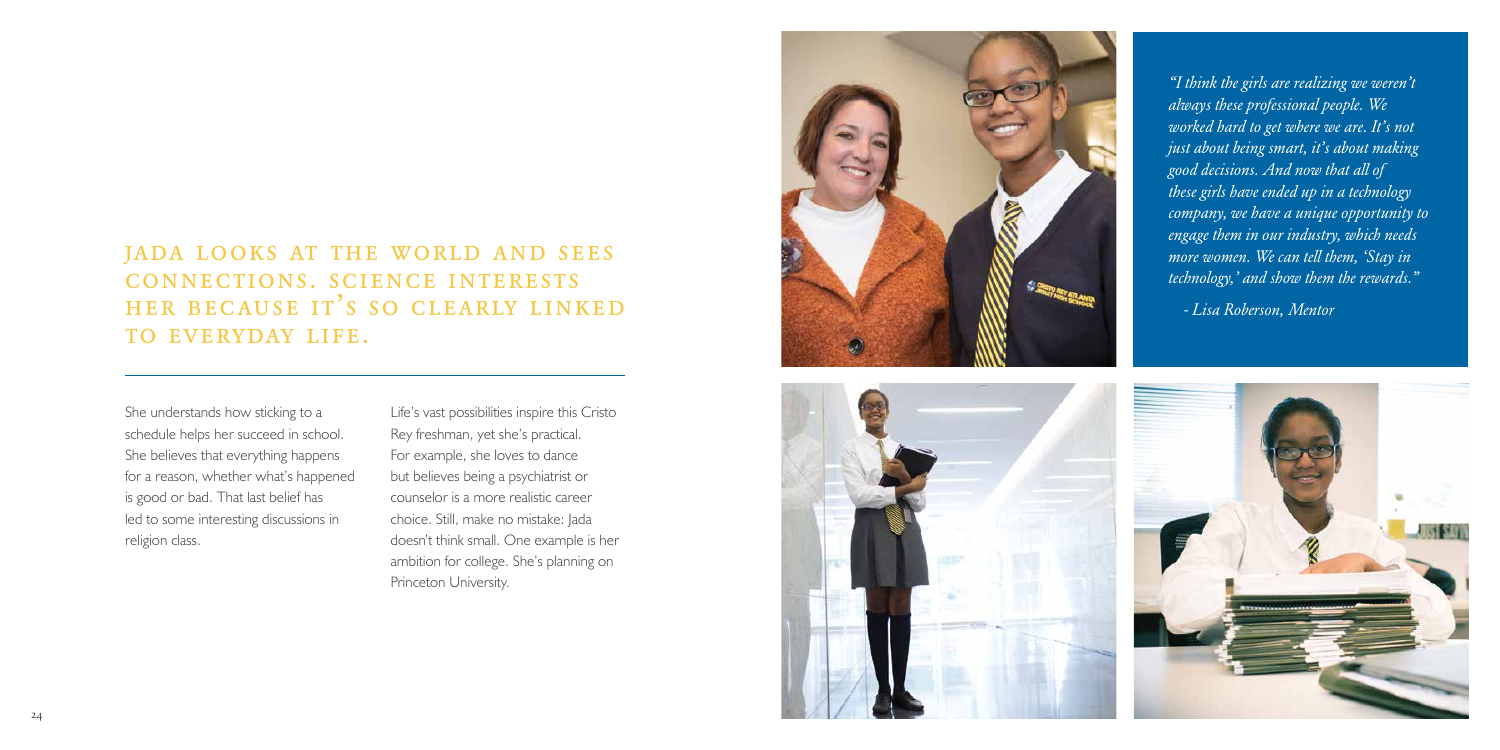Mahatma Gandhi once said, "The best way to find yourself is to lose yourself in the service of others."

At iVision, this idea shapes our relationship with clients, partners, employees and the community. We would like to thank all of you for believing in us over the years and making iVision what it is today.

We sincerely appreciate you supporting us as we get "lost in the service" of building a stronger community in the heart of Atlanta, which includes helping our Cristo Rey students realize their dreams.

On behalf of the entire iVision team and our Cristo Rey work-study students for 2014/2015, we wish you a very special holiday season!

# OFFERING OUR GRATITUDE THANK YOU

John Durid Destiny M2cod